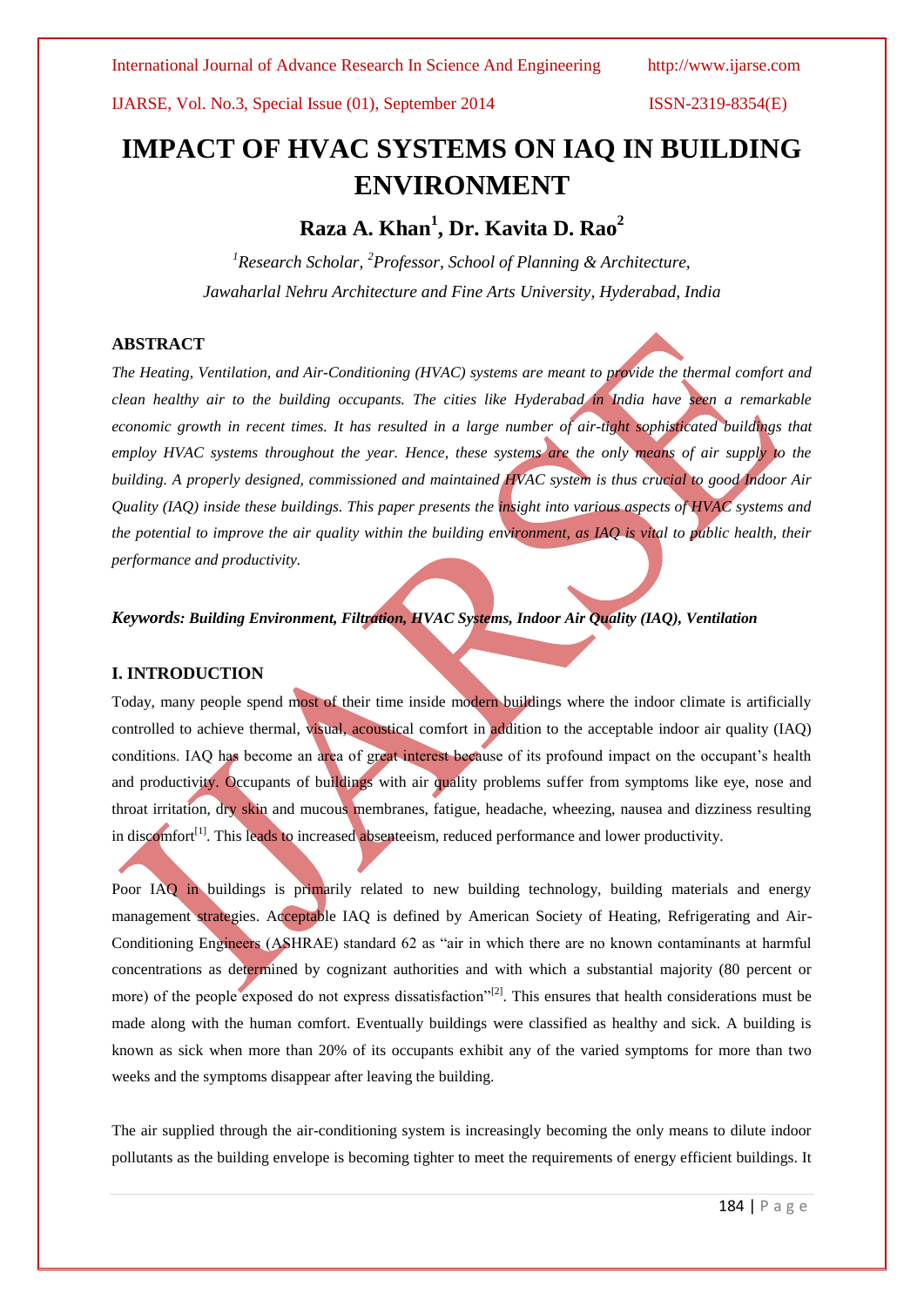has resulted in much less air leakage to naturally dilute indoor contaminants and more reliance of the Heating, Ventilating, and Air-Conditioning (HVAC) systems.

Indoor building environment in general and IAQ issues in particular has not been a prime concern for research in India. In response to the global awareness for improved productivity and healthier occupants, it is high time to investigate the air quality in our indoor spaces.

### **1.1 Statement of the Problem**

HVAC systems are meant to control the comfort conditions in buildings with regard to temperature, humidity, odour, air distribution and ventilation. These systems serve as the lungs to the building and the occupant's health depends on the effectiveness of these systems to a large extent. The cities like Hyderabad in India have, in recent times, seen a remarkable transformation with many multi-national and software companies opening their offices and facilities in the city. It has resulted in an increase in the number of air-tight modern sophisticated buildings using innovative building materials and state of the art environmental control mechanical equipments. These buildings employ HVAC systems almost throughout the year. All the air that building occupants breathe has to pass through this HVAC system. Hence it has the potential to improve and deteriorate the air quality.

In recent years, much importance has been given to energy conservation measures which have resulted in reduction of the outdoor air intake into the buildings and more re-circulated air is being used. With the reduction in the ventilation rate, the air quality is naturally compromised.

### **II. HVAC SYSTEMS**

To enhance the comfort and well being of the building occupants, indoor environments have been controlled with extensive and often complicated HVAC systems. The primary function of these systems in a building is to regulate the dry-bulb temperature  $(22^{\circ}$ -26<sup>°</sup>C), relative humidity (30%-60%) and air quality by adding or removing heat energy. Hence, these systems are responsible for providing thermal comfort and contaminant-free clean air to the building occupants. These systems employ filtration, water, air currents and mechanical & electrical devices which may accumulate organic dusts or microorganisms that become a source of bioaerosols. Fig. 1 indicates the ASHRAE summer and winter comfort zones on the psychrometric chart.



**Fig. 1: Psychrometric Chart and ASHRAE Summer and Winter Comfort Zones**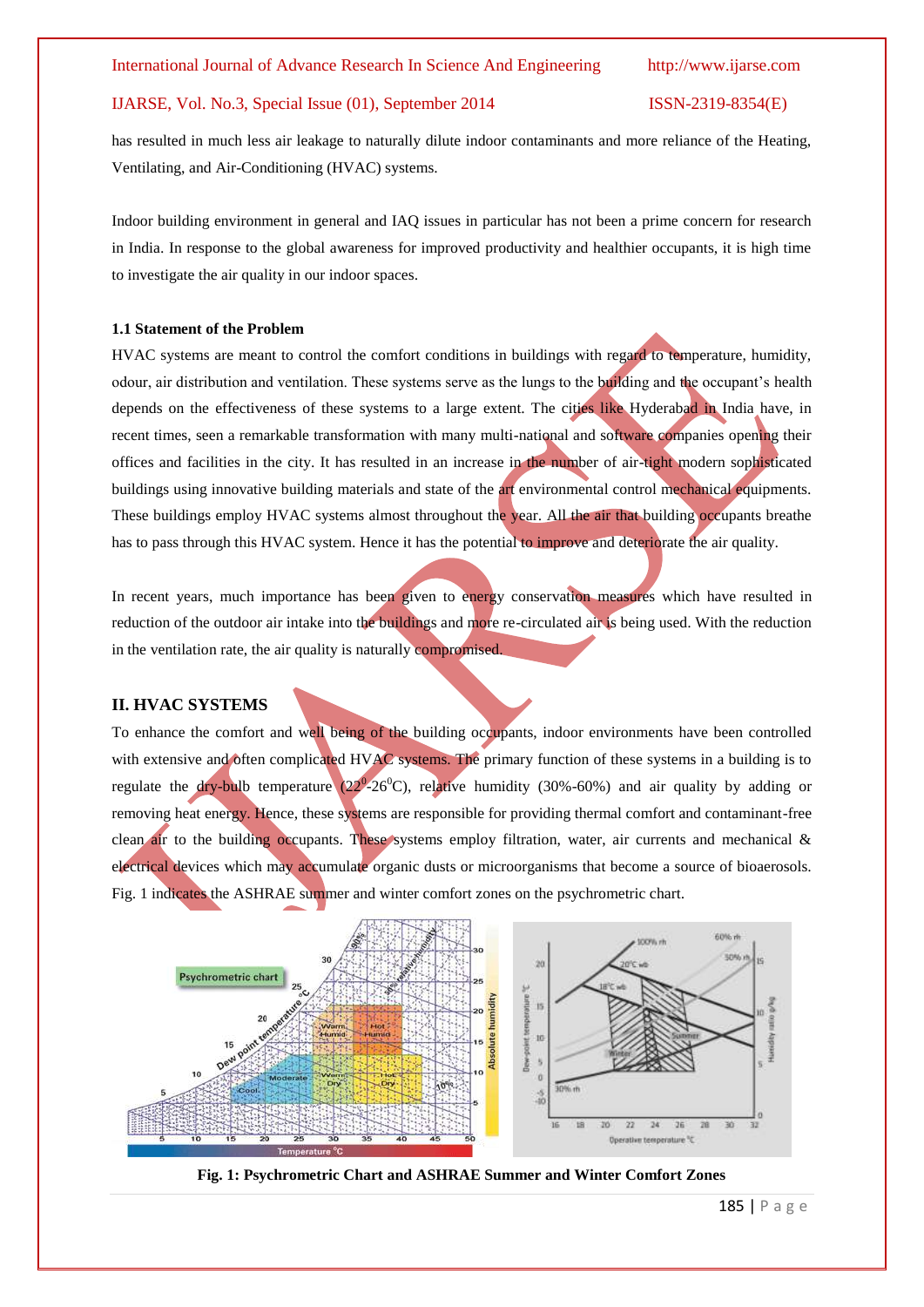It has been indicated that HVAC-related inadequacies are the primary cause of most IAQ problems [\[1\]](#page-7-0). These problems could arise because of the deficiency in HVAC system design, maintenance, operation, controls, air balancing, and occupancy related issues<sup>[\[3\]](#page-7-2)</sup>. Varius studies have established that the HVAC system is responsible for 50-60 percent of building generated IAQ problems, and it is capable of resolving up to 80 percent of these problems.

### **2.1 Types of HVAC Systems**

A variety of HVAC systems are found in commercial and office buildings that differ from each other according to the building size, occupant activities, building age, geographic location and climatic conditions. ASHRAE has categorized the air handling unit systems as all-air system, all-water system, air-and-water system or packaged unitary system.

There are various types of HVAC systems with different mechanical design and operational strategies. Some of the most common types include the single zone system, variable air volume (VAV) systems, air handling units (AHU), fan coil units (FCU) (as shown in Fig.2) and individual packaged units.



**Fig. 2: Air Handling Unit (AHU) and Fan Coil Unit (FCU) with Exhaust and Outside Air Supply**

### **2.2 HVAC Systems Design**

A well-designed HVAC system is an essential component of healthy buildings. Poor design is frequently cited as the primary cause of IAQ problems. The Honeywell IAQ diagnostic team found most of the design difficulties in (a) ventilation and distribution (b) inadequate filtration and (c) maintenance accessibility<sup>[\[4\]](#page-7-3)</sup>.

The emphasis on energy conservation measures have resulted in the negligence of IAQ issues by HVAC designers. A balance has to be done between energy efficiency and air quality, and the HVAC design professionals must stay involved beyond the design stage. Many research works in the west have identified the source of IAQ problems to be malfunctioning, poorly maintained, or inadequately designed HVAC systems.

### **2.3 HVAC Systems Commissioning**

The ASHRAE guidelines define commissioning as "the process of achieving, verifying, and documenting a concept through design, construction, and a minimum of one year of operation<sup>[\[5\]](#page-8-0)</sup>. It establishes procedures for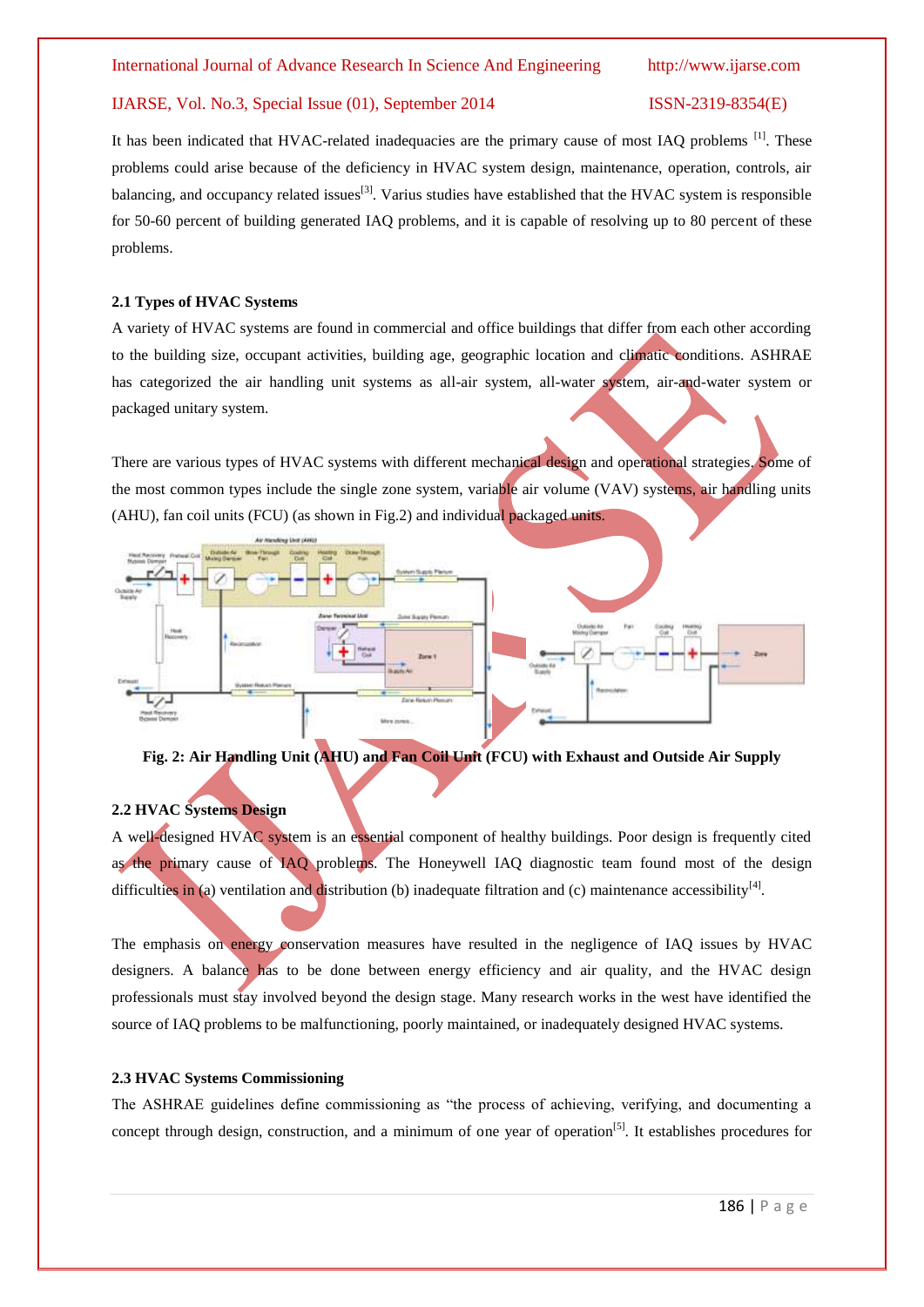the HVAC commissioning process for each phase of the project: program phase, design phase, construction phase, acceptance phase, and post-acceptance phase.

IAQ concerns should be addressed at each phase of the process to avoid sick building syndrome problems. It is estimated that the commissioning process could eliminate as much as half of all IAQ related complaints. This process requires that the components and systems are inspected and tested under actual installed conditions.

### **2.4 HVAC Systems Operation and Maintenance**

The HVAC systems have been reported to be the cause of over 50 percent of all IAQ problems and complaints, therefore its maintenance is essential to the operation of healthy buildings<sup>[\[6\]](#page-8-1)</sup>. The lack of trained maintenance personnel or an unsound operations and maintenance policy can be detrimental to the HVAC system's performance and can increase the risk of creating sources of contamination within the HVAC system. It has been recommended to train personnel of O&M departments, and periodically test, adjust and rebalance HVAC systems<sup>[\[7\]](#page-8-2)</sup>.

Poorly maintained ducts can be a major problem for IAQ. Moisture in the ductworks encourages microbial growth, which results in building related illness<sup>[\[17\]](#page-8-3)</sup>. The diffusers, metal registers, and perforated grillwork also need regular maintenance. Volume dampers have to work properly for the adequate distribution of air<sup>[\[4\]](#page-7-3)</sup>.

### **2.5 Ventilation**

Ventilation is the process of supplying and removing air by natural or mechanical means to and from the conditioned space. Ventilation standards have evolved over the years and prescribed as minimum ventilation rates in breathing zones for different occupancy category areas in ASHRAE standard 62.1 2010 "Ventilation for Acceptable IAQ". This standard suggests the following procedures for ventilation design:

- (a) IAQ Procedure: This is a performance-based design procedure in which acceptable air quality is achieved within the space by controlling known and specifiable contaminants
- (b) Ventilation Rate Procedure: This is a prescriptive design procedure in which acceptable air quality is achieved by providing ventilation air to the space based on space type/application, occupancy level, and floor area
	- Natural Ventilation Procedure: This is also a prescriptive design procedure in which outdoor air is provided through the openings to the outdoors, in conjunction with the mechanical ventilation system

In many situations, occupant generated  $CO<sub>2</sub>$  can serve as a suitable surrogate measure for IAQ. The  $CO<sub>2</sub>$  content is a good predictor for the amount of outdoor air required, as the ASHRAE guidelines aims to hold  $CO<sub>2</sub>$  levels below 1000ppm<sup>[\[8\]](#page-8-4)</sup>. Generally the outdoor air  $CO<sub>2</sub>$  levels are below 350ppm.

### **2.6 Filtration**

The outdoor air that is required to replenish the oxygen and dilute the pollutants needs to be filtered to free it from the outdoor pollutants and particulate matter. Also the re-circulated air needs to be filtered to clean it from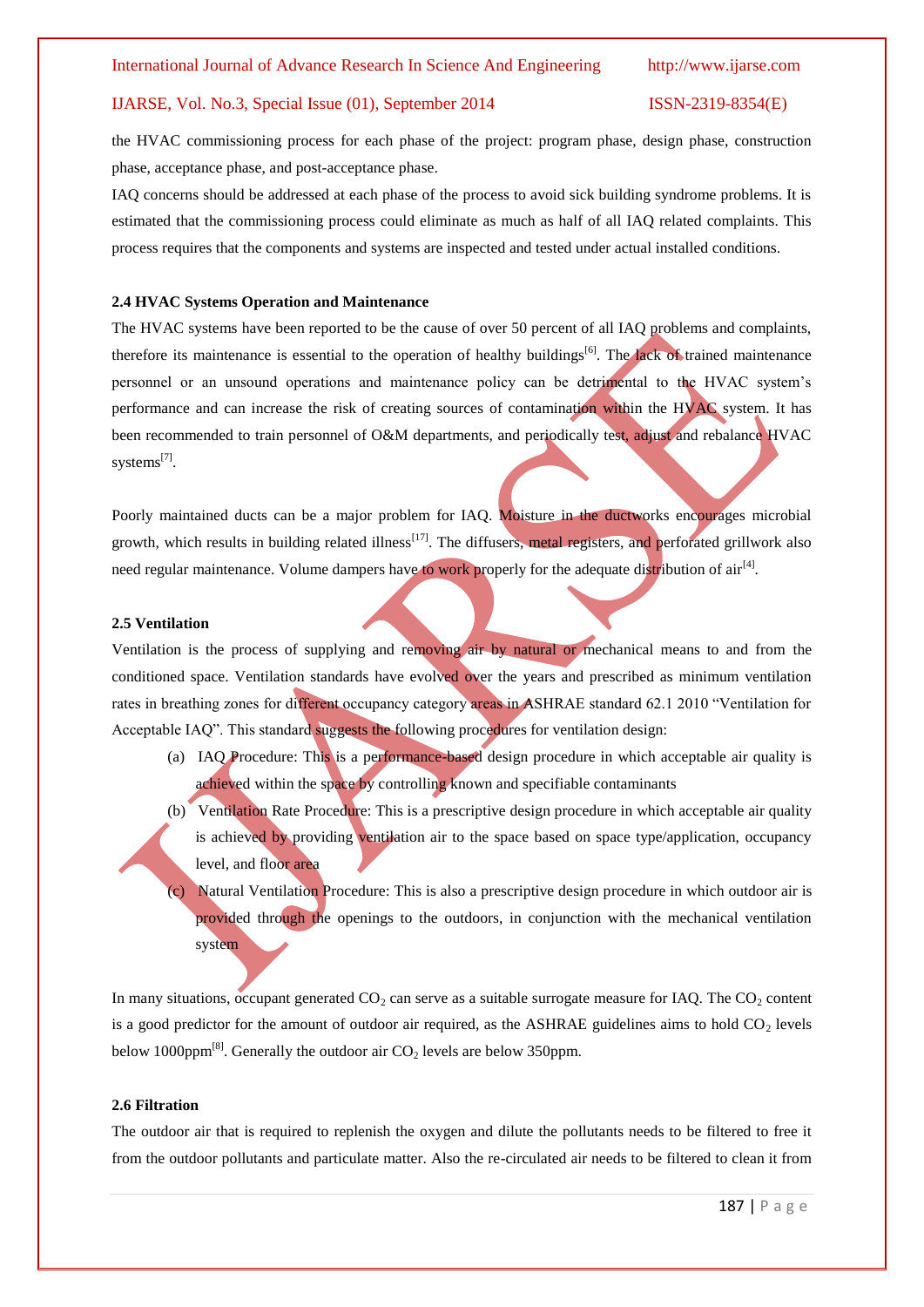### International Journal of Advance Research In Science And Engineering http://www.ijarse.com

### IJARSE, Vol. No.3, Special Issue (01), September 2014 ISSN-2319-8354(E)

the indoor generated contaminants. Providing an efficient air cleaning system is often the crucial step in assuring that HVAC system will provide healthy and clean indoor environment.



Air contaminants can be eliminated either by absorption, physical adsorption, chemisorptions, catalysis or

combustion depending on the size and shape of the suspended particles in outdoor air. The influencing factor for filter design and selection is the degree of air cleanliness desired.

Air cleaning can result in valuable and cost effective tactics to achieve and maintain an acceptable environment. There are a variety of filters available with different efficiencies, airflow resistance and dust holding capacities as shown in Fig.3. Deciding on the right filter efficiency is crucial for achieving acceptable indoor particulate matter concentration and low energy use<sup>[\[18\]](#page-8-5)</sup>.

### **III. IAQ ISSUES**

IAQ is of growing concern in modern airtight built environments. The World Health Organization (WHO) has estimated that 30% of the newly built or renovated buildings have IAQ problems or Sick Building Syndrome (SBS). Many reasons have been attributed to this enigma including energy conservation actions such as reduced ventilation, use of synthetic materials in construction, and increasing the levels of outdoor  $air^{[9]}$  $air^{[9]}$  $air^{[9]}$ .

ASHRAE standard 62.1 also specifies basic equipment requirements that include sloped condensate drain pans on cooling coils, cleanable surfaces, and accessibility to all areas of the air conveyance systems for inspection and maintenance. It also includes HVAC system installation, commissioning and maintenance issues.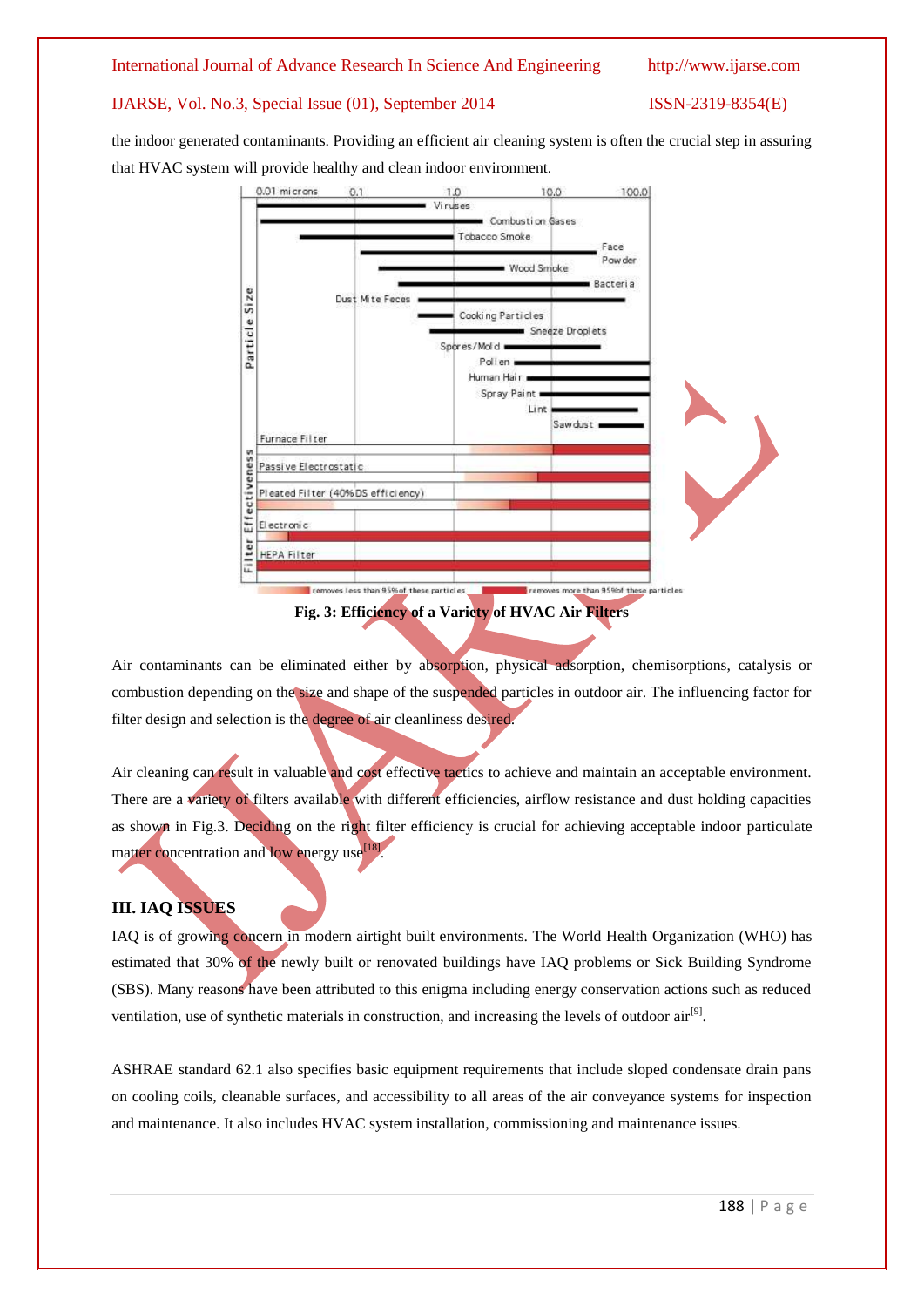Many IAQ issues in buildings are the result of one of the three sources: (a) outside fresh air dampers have either filed or closed to save energy, (b) indoor air pollutants generation rate is more than the ventilation rates, (c) outside air is polluted or contaminated $[10]$ .

### **3.1 Health Issues**

The WHO defines health as a state of complete physical, mental, and social well being, rather than merely the absence of disability. And hence an adverse health effect is the one that compromises health. The relationship between health and IAQ is an area of concern to many researchers. Selected buildings are being investigated for health issues that include building occupants' questionnaire surveys and parametric measurements for temperature, relative humidity and carbon dioxide.

ASHRAE standard 62 has expressed concern for health in all its versions. ASHRAE standard 62 -1973 recommended ventilation levels to suffice "for the preservation of the occupant's health, safety, and wellbeing". Its revision ASHRAE standard 62-1981 stated "to specify IAQ and minimum ventilation rates which will be acceptable to human occupants and will not impair health". ASHRAE standard 62-1989 stated "to specify minimum ventilation rates and IAQ that will be acceptable to human occupants and are intended to avoid adverse health effects". ASHRAE standard 62-2010 states "to specify minimum ventilation rates and other measures intended to provide IAQ that is acceptable to human occupants and that minimizes adverse health effects".

### **3.2 Sick Building Syndrome & Building Related Illness**

There are many reasons attributed to the contamination of spaces such as human occupancy, building materials, furnishings, space function, and impure outdoor air. When these contaminants increase beyond accepted specified levels, then the building is known as sick building. The American Thoracic Society recognizes the SBS syndromes as eye irritation, headache, throat irritation, recurrent fatigue, chest burning, cough, wheezing, concentration or short-term memory problems, and nasal congestions<sup>[\[11\]](#page-8-8)</sup>. The Commission of European Communities and WHO add skin irritation to this list.

SBS has been recognized as a human health problem causing billions in lost annual productivity. These symptoms appear during working hours and diminish when the occupants leave the buildings for weekends or holidays<sup>[\[12\]](#page-8-9)</sup>. Many sources of SBS have been indicated, including inadequate ventilation or thermal control, deficient building design or maintenance, macromolecular organic dust, molecules of biological origin, air borne endotoxins, and other physical, chemical, biological or psychosocial factors<sup>[\[11\]](#page-8-8)</sup>.

### **3.3 Contaminants**

The major contaminants in building environment include carbon dioxide, carbon monoxide, volatile organic compounds, environmental tobacco smoke, radioactive materials, microorganisms, viruses, allergens, and suspended particulate matter. These pollutants vary considerably in terms of their classes, levels and sources. Measurement of environmental parameters have been suggested and adopted for IAQ assessment by researchers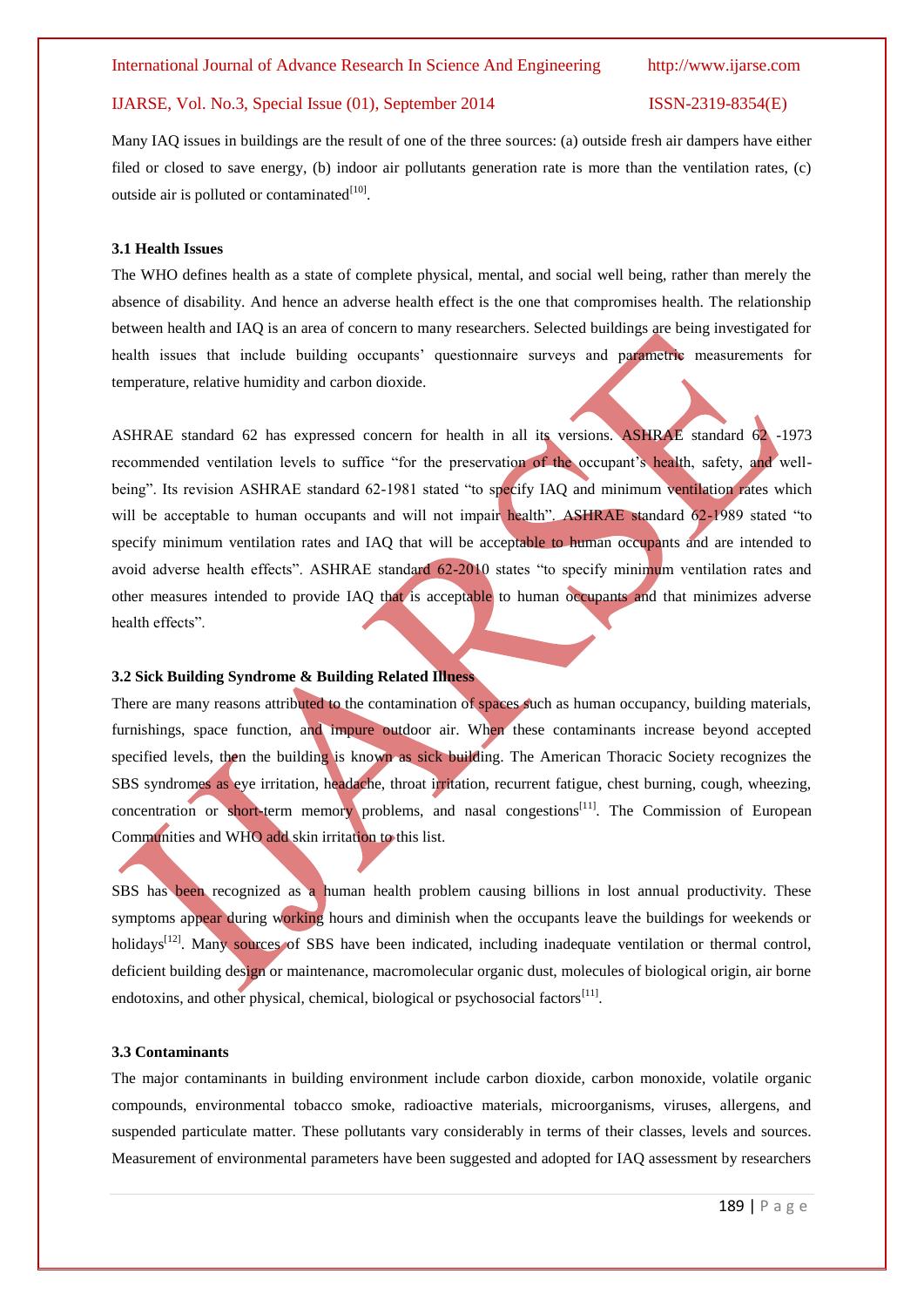International Journal of Advance Research In Science And Engineering http://www.ijarse.com

### IJARSE, Vol. No.3, Special Issue (01), September 2014 ISSN-2319-8354(E)

because of their adverse effects on human health<sup>[\[16\]](#page-8-10)</sup>. The health effects of exposure to different types of contaminants is shown in Fig. 4.

| Danger Level - 1                    | Danger Level - 2                    | Danger Level - 3       |
|-------------------------------------|-------------------------------------|------------------------|
| <b>ALLERGENS &amp; PARTICULATES</b> | <b>INFECTIOUS AGENTS</b>            | <b>TOXIC COMPOUNDS</b> |
| Dust & Pollen                       | <b>Bacterial Infections</b>         | Formaldehyde           |
| Mold & Fungi                        | Streptococcus                       | Carbon Monoxide        |
| Mildew                              | Pneumococcus                        | Mehtylene Chloride     |
| <b>Tobacco Smoke</b>                | Legionella                          | Nitrogen Dioxide       |
| <b>Wood Smoke</b>                   | <b>Tuberculosis</b>                 | Pesticides             |
| Vehide Exhaust                      | Viral Infectins                     | Toluene & Benzene      |
| <b>Dust Mite Feces</b>              | Influenza                           | <b>Tobacco Smoke</b>   |
| <b>Pet Allergens</b>                | Pneumonia                           | <b>Toxic Mold</b>      |
| <b>Insect Debris</b>                | <b>Cold Viruses</b>                 |                        |
|                                     | <b>SARS</b>                         |                        |
| <b>HEALTH EFFECTS</b>               | <b>HEALTH EFFECTS</b>               | <b>HEALTH EFFECTS</b>  |
| Nose & Throat Irritation            | <b>Sinusitis</b>                    | <b>Memory Lapse</b>    |
| <b>Runny Nose</b>                   | <b>Upper Respiratory Infections</b> | <b>Mild Depression</b> |
| Congestion                          | Throat & Ear Infections             | Lung Dysfunction       |
| Sneezing                            | <b>Bronchitis</b>                   | <b>Blurred Vision</b>  |
| Cough & Wheezing                    | Pneumonia                           | <b>Headaches</b>       |
| <b>Asthma Flares</b>                |                                     | Lethargy               |

**Fig. 4: Health Effects of Different Contaminants** *(Courtesy: Center for Disease Control)*

### *3.3.1 Carbon Dioxide*

Carbon dioxide is an exhaled byproduct of human metabolism, and for this reason  $CO<sub>2</sub>$  levels are normally higher in occupied spaces than for outdoor air. The Environmental Protection Agency (EPA) recommends a maximum level of 1000ppm for continuous  $CO_2$  exposure. The measurement of  $CO_2$  is utilized for a number of different investigations related to adequate outdoor air supply and distribution within the spaces, thus making it a powerful IAQ diagnostic tool<sup>[\[13\]](#page-8-11)</sup>.

### *3.3.2 Carbon Monoxide*

Carbon monoxide (CO) is a chemical asphyxiant gas. Its affinity for hemoglobin in red blood cells is 200-250 times that of oxygen, which reduces the oxygen carrying capacity significantly. Tobacco smoking and incomplete combustion of hydrocarbon fuels are two main sources of CO. Its concentration is high in buildings with internal or nearby parking garages. CO is a toxic gas and levels near 15ppm can affect body chemistry to a large extent.

### *3.3.3 Formaldehyde*

Formaldehyde gas is one of the most common volatile organic compounds (VOC). Its health effects include mucous membrane irritation, asthma, neuropsychological effects and malignant disease. It is used in the production of cosmetics, shampoos, carpets, pressed boards, insulations, textiles, paper products, and phenolic plastics, which continue to emancipate formaldehyde for long durations. Acceptable limit is 1ppm as a time weighted 8-hour average<sup>[\[8\]](#page-8-4)</sup>. Exposure above 50-100ppm can cause serious injury like inflammation of lungs or death.

### *3.3.4 Environmental Tobacco Smoke*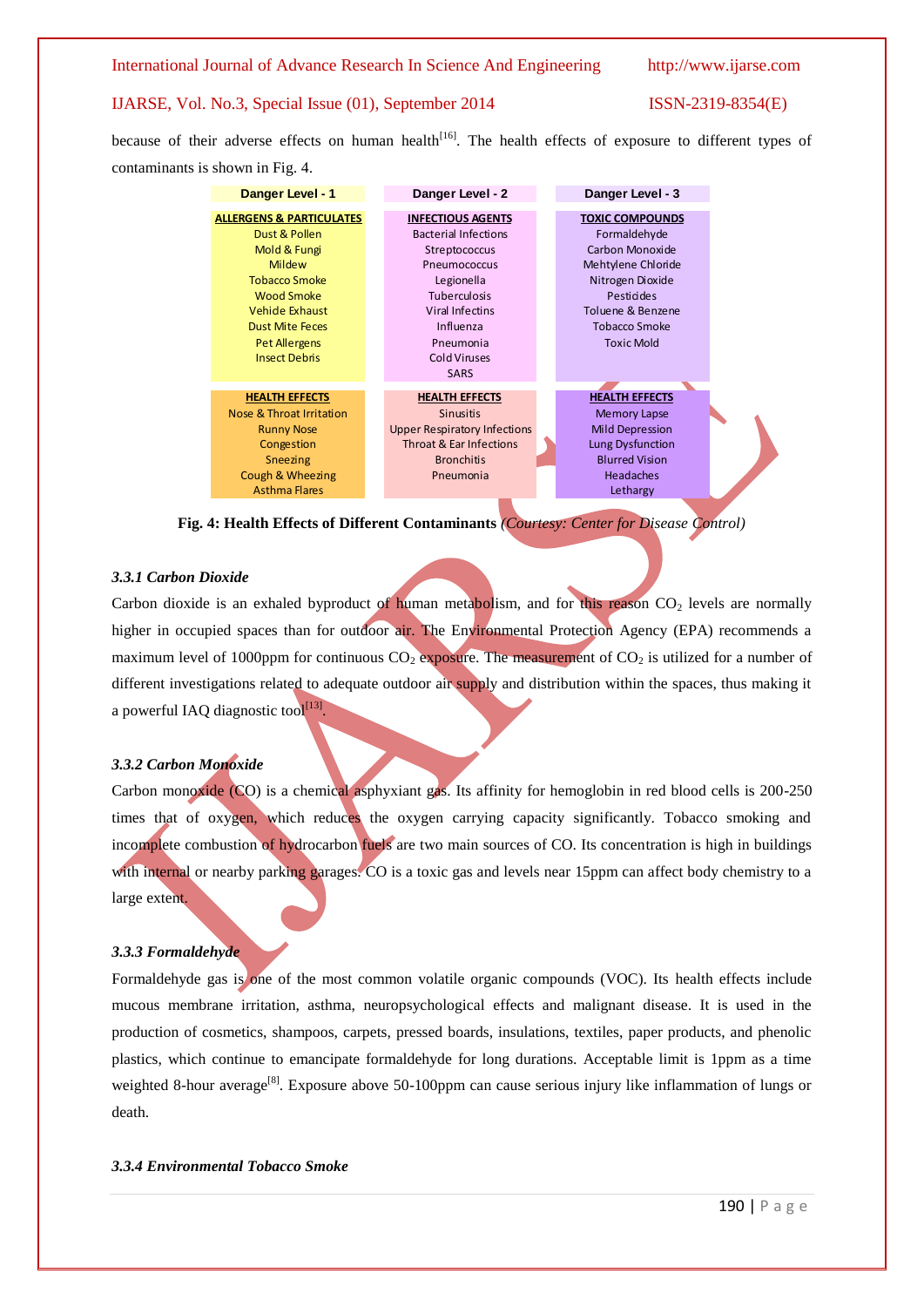Environmental Tobacco Smoke (ETS) is release in the air when tobacco products burn or when smokers exhale. ETS contains a mixture of irritating gases and carcinogenic tar particles. It gives off other contaminants like sulfur dioxide, ammonia, nitrogen oxides, vinyl chloride, hydrogen cyanide, formaldehyde, radionuclides, benzene, and arsenic. It is a known cause of lung cancer and respiratory symptoms, and has been linked to heart  $disease<sup>[14]</sup>$  $disease<sup>[14]</sup>$  $disease<sup>[14]</sup>$ .

### *3.3.5. Bioaerosols*

Bioaerosols refer to biogenic agents that are airborne. Many bacterial and viral diseases are spread by direct contact between individuals or indirectly as a result of droplets in air which are produced by talking, sneezing and coughing. It can also transmit through the HVAC system. The main biological factors causing building related sickness are mould, fungi, bacteria, viruses, protozoa, pollens, house dust mites, insect pests, algae, pigeions and rodents. These pollutants may cause symptoms like stuffy nose, dry throat, chest tightness, lethargy, loss of concentration, blocked, runny or itchy nose, dry skin, watering or itchy eyes or headaches in sensitive people<sup>[\[15\]](#page-8-13)</sup>.

Legionnaire's disease is a contagious disease that generally occurs as pneumonia. Exposure to contaminated cooling towers, drinking water, cooling systems, and humidifiers are the reasons that have been attributed to its outbreak.

### **IV. CONCLUSION**

It is evident from this study that in most cases, IAQ problems are either directly associated with the HVAC systems or these systems could be a remedy to the problem. The major problems associated with the HVAC systems have been identified as inadequate ventilation, inside contamination, microbiological contamination, polluted outside air supply, and inadequate filtration. The importance of good design, commissioning, operation and maintenance strategies for the HVAC systems is well accepted for good IAQ in the building environment. Further, IAQ investigations can be carried out in some selected buildings, in India, that may include the building inspections, building occupants questionnaire surveys, parametric measurements, and interviews with operation and maintenance personnel.

### **REFERENCES**

- <span id="page-7-0"></span>[1]. E. Sterling , C. Collett, S. Turner, and C. Downing, Commissioning to Avoid Indoor Air Quality Problems, ASHRAE Transactions, 99(1), 1993, 867-870.
- <span id="page-7-1"></span>[2]. ASHRAE Standard 62.1-2010 "Ventilation for Acceptable Indoor Air Quality", American Society of Heating, Refrigerating and Air-Conditioning Engineers, Inc., Atlanta, Georgia.
- <span id="page-7-2"></span>[3]. B.T. Tamblyn, Commissioning: An Operation And Maintenance Perspective, ASHRAE Journal, 34(10), 1992, 22-26.
- <span id="page-7-3"></span>[4]. S.J. Hansen, Managing Indoor Air Quality, The Fairmount Press, Inc. Lilburn, 2004.